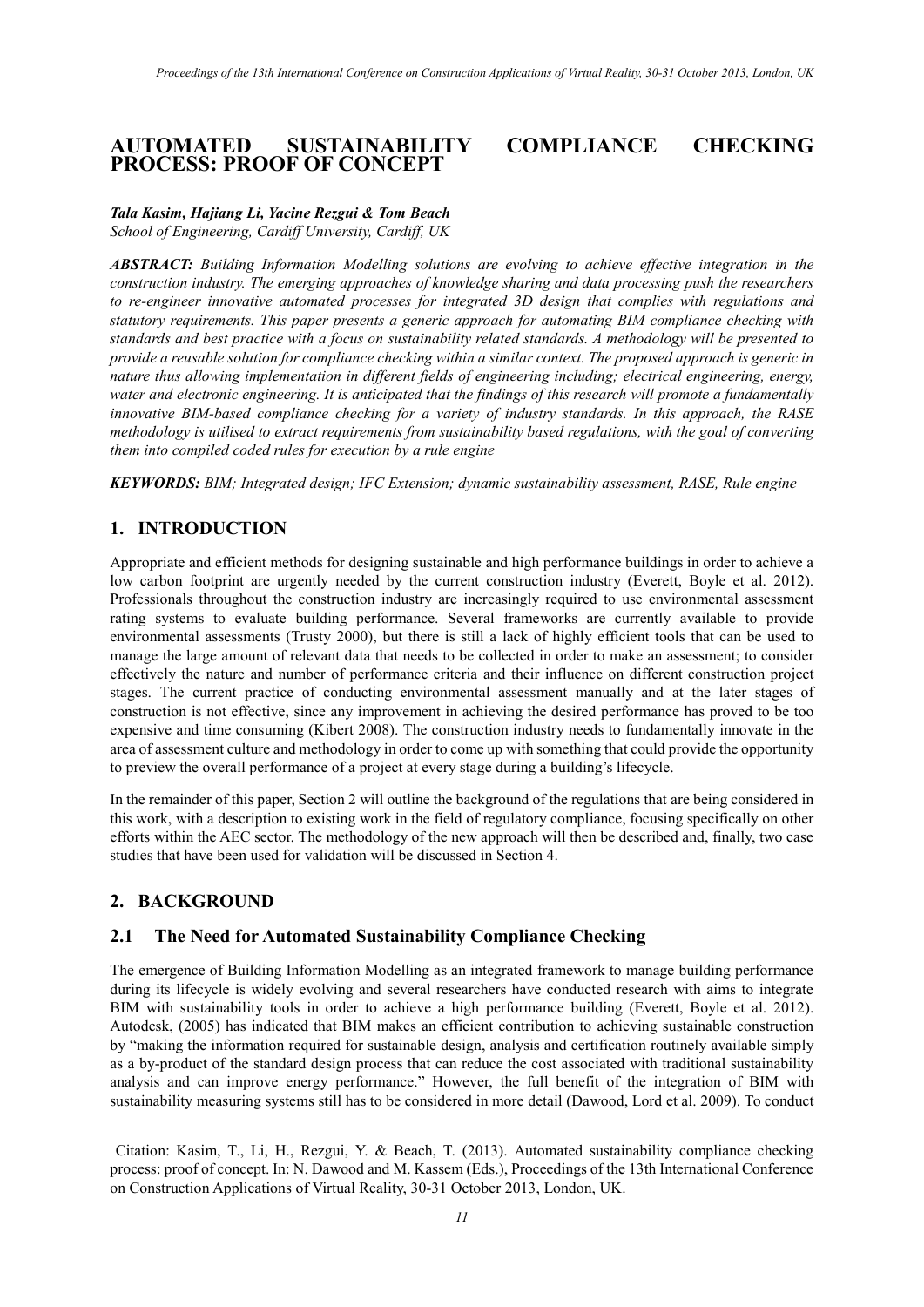building performance assessment in the early design and preconstruction stage realistically, access to a comprehensive set of information and knowledge regarding a building's form, behaviour, management system, location, materials, context, and technical systems are required. Therefore, many researchers have investigated the integration between BIM and sustainability tools to overcome the previous difficulties [\(Biswas and](#page-9-0)  [Tsung-Hsien Wang 2008\)](#page-9-0). The evolution of integrated BIM solutions has pushed for a new approach to an automation process assessing building compliance with regulations. The resulting approach reduces the violations to regulations that control the construction process. In the United Kingdom, there are several mandatory regulations that every building is required to comply with such as UK Building Regulations. These regulations basically contain the rules for construction work that every new and altered building need to comply with to improve the overall quality of the buildings, as well as making them safe and accessible with limited environmental damage. To facilitate checking compliance, Building regulations are supported by a statutory approved guidance document providing general guidance, practical examples and solutions to demonstrate how to achieve compliance. Compliance with these regulations is normally conducted manually by collecting and processing the relevant information (Regulation 2010). To assess the sustainability of new constructions of different building types, BREEAM (Building Research Establishment Environmental Assessment Method) was established in the UK in 1990. BREEAM is the first such comprehensive building performance assessment method (Lee and Burnett 2008). The main aim of introducing BREEAM was to mitigate the impact of buildings on the environment and to increase the recognition of buildings according to their environmental benefits (Global 2008). With the similarity to the approach of BREEAM assessment process, The Code for Sustainable Homes (CSH) has been introduced as the national standard for assessing, rating and certifying the sustainability performance of design and construction of new homes. These standards aim to encourage continuous improvement in sustainable construction design and to promote higher standards over the current standards set out by building regulation (McManus, Gaterell et al. 2010). BREEAM and CSH certification coupled with compliance with Building Regulation is a highly complex, rigorous and costly process; the huge amounts of data at every stage of the project make it difficult to conduct assessment and compliance checking continuously and accurately. In particular, when the assessment is considered at a later stage, it reduces the influence that these regulations can have on a project and may result in a desired rating being unobtainable or being obtainable only through additional investment.

#### **2.2 Currently Available Solutions for Compliance Checking**

The emergence of a rule checking environment has open the doors for researches to automate assessing the features and characteristics of a building design based on the information available in BIM model. The methodology applies a set of procedures to the information model and examines the compliance of a design, plan, action or performance with applicable codes and regulations and eventually results in a 'pass', 'fail' or 'unknown' warning messages for the assessed features (Nguyen and Asa 2006). There are several on-going studies that have been undertaken to automate compliance checking of building models against applicable laws and regulations. Pauwels, Van Deursen et al. 2011, have suggested four major software platforms which have been developed to support implementation aspects of rule checking systems. These are Solibri Model Checker, Jotne EDModelChecker, FORNAX and SMARTcodes. All these systems apply rules to Industry Foundation Classes (IFC) building model data. According to the approach followed for the indicated systems, the rule checking process is separated into four phases; these are a rule interpretation phase, a building model preparation phase, a rule execution phase, and a rule check reporting phase. These approaches are widely applicable and there are several application examples that have been stated by Eastman, Lee et al. 2009, such as CORENET-Singapore, Norwegian Statsbygg's design rule checking efforts, International Code Council (ICC) and General services administration design rule checking. Practically, these systems still have limitations in terms of interoperability (Tan, Hammad et al. 2010). Information for compliance checking requirements are not compatible with the information within the IFC file or in many cases some compliance checking requirements are not even available within the information model. The methodology applied in the previous approaches was to create IFC models with one of the BIM software such as Autodesk Revit architecture, Bentley, Google Sketch Up or ArchiCAD and then process the IFC files with SMC (State Machine Compiler**)**, a java-based desktop platform to facilitate information access and processing (Salama and El-Gohary 2011). SMC has limitations such that any editing, modifications of existing rules, or addition of new rules have to be done by editing the original code by a person with knowledge of computer science. Most of the previous developments focus on the architectural and structural design domain, where efforts were exploited only to examine compliance with relatively simple form of rules such as dealing with geometrical or special attributes. For example, checking access dimensions, doors sizes, or wall thickness (Yang and Xu 2004). Automated compliance checking of performance and construction operations has only received little attention due to the complexity of the structure of performance related data. Existing tools lack the capability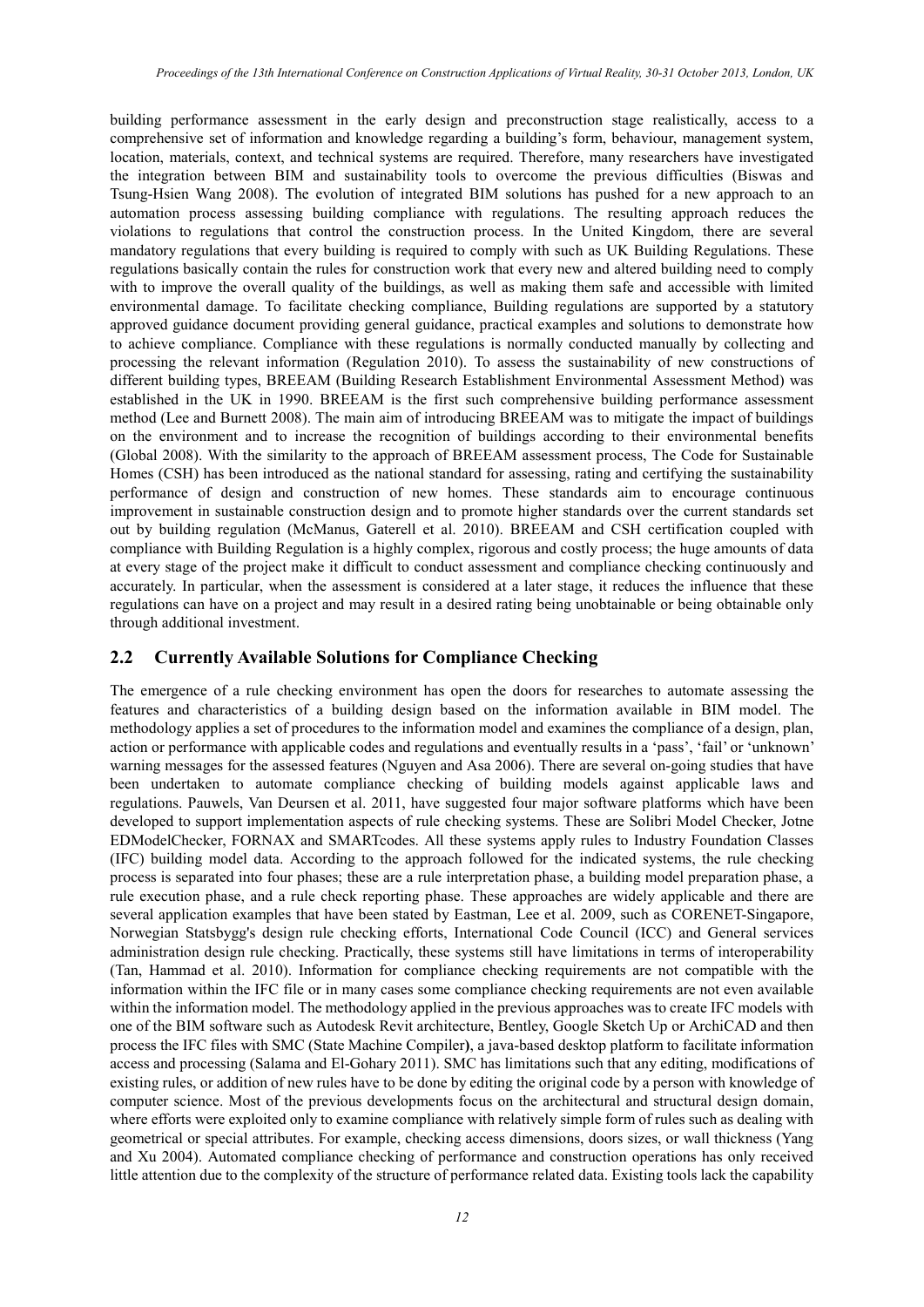of performing logical compliance checking such as checking compliance with contractual requirement, quality control and construction's safety procedures where the information is not semantically represented in the BIM model.

## **3. SYSTEM OVERVIEW**

The framework introduced in this paper is aimed at achieving an intelligent and integrated solution to make better decisions for sustainable construction, whilst achieving the desired building environmental performance with minimal errors and omissions. BREEAM, CSH and Building Regulations are considered in the current research. On this research, RASE methodology (Hjelseth and Nisbet 2010) has been utilized to convert standards and best practices into complied coded rules and to summarise data requirements for compliance checking as a possible enhancement of IFC for sustainability performance checking. The approach involved comparing the information within the IFC with the information needed for check and assessment. Once mapping occurs, new entities are added to the IFC. Figure 1 shows an overview of the current approach for automated compliance checking vs. the traditional manual approach.



Fig. 1: System Overview

# **3.1 Automated Sustainability Compliance Checking Process VS Traditional Assessment Approach**

The process of automated sustainability compliance checking is slightly different from the traditional manual approach. The proposed automated process relies on fastened records of project information presented in digital format rather than manual collection and re-organizing the accessible project data. Table 1 gives a summary of some of the pros and cons of the two approaches. Achieving an integrated automated compliance checking process is the field of interest of many researchers and stake holders however; the detailed coordinated workflow has not been precisely defined. The assessment procedure comprises different activities conducted by different parties. For example, energy efficiency performance measures, building element properties assessment and design aspects characteristics evaluation.

These actions require a coordinated work flow to address configuration of activities, roles of actors involved and packages of information exchange to achieve the optimum design that complies with sustainability standards. It is not within the scope of this paper to explain the full process, however, the context of the process is summarised in figure 2. The figure demonstrates exchange scenario between well-defined roles for a specific purpose within a particular stage of a project's life cycle. That can be abbreviated by what is known as "Use Case". Basically, a life cycle of the project is a series of use cases composed of detailed process parts. Every use case has a set of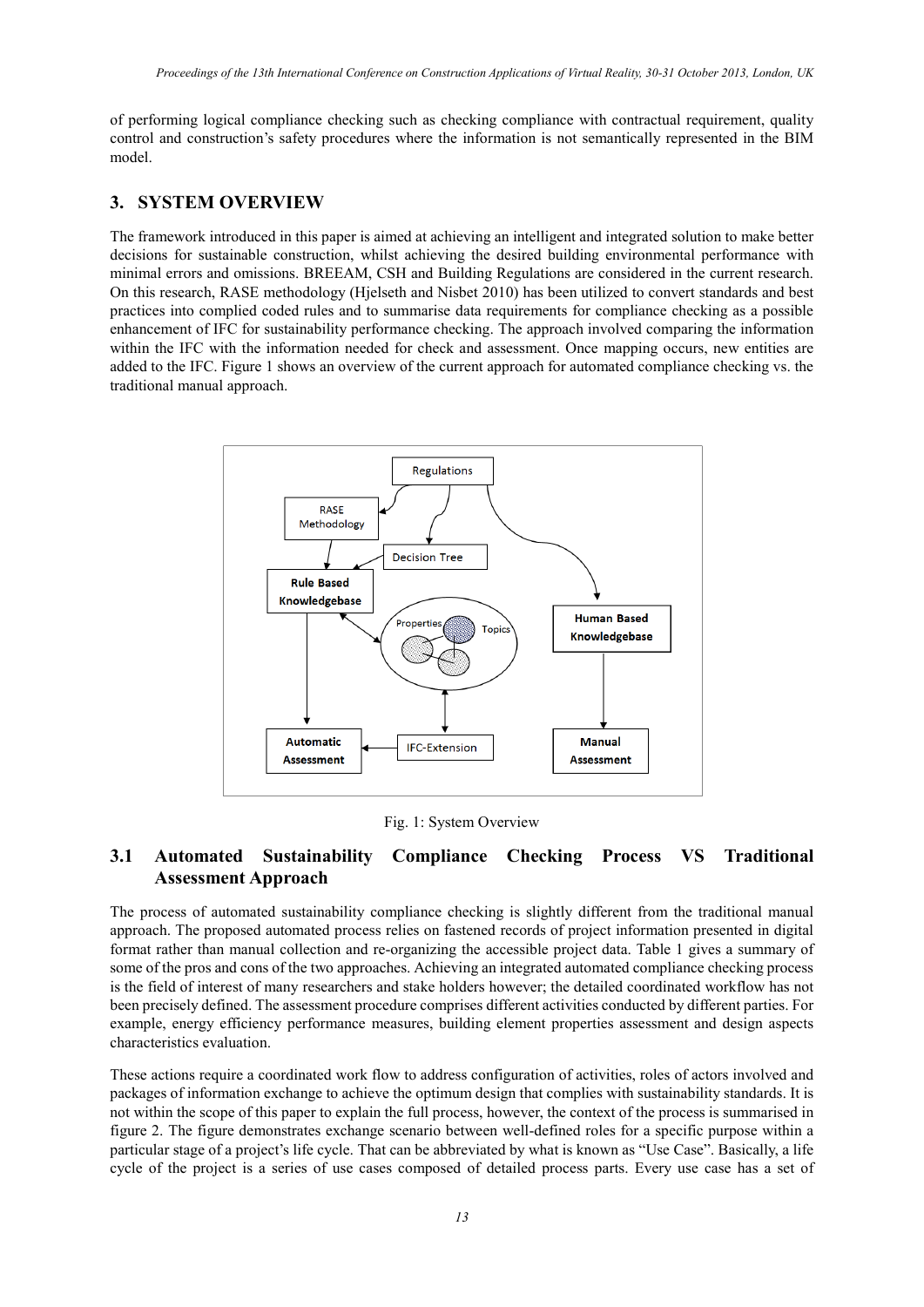information that is exchanged between the involved actors (A1, A2, etc.). These sets of information represent exchange models (EM).



Fig. 2: Exchange requirement scenario

An exchange model comprises a list of exchange objects (EO) that encapsulates definitions of attributes for the exchange functional requirements. For example, a *building type* has several attributes that requires to be checked for compliance as shown in figure 4.

Generally, the process starts when the designer creates a BIM model for a proposed design in a BIM Authoring application, designers then save BIM as an IFC BIM. The IFC file should be comprehensive including sustainability related requirements. The compliance checking is completed by running the rule engine. Every object in the model should be checked for compliance with sustainability related standards (BREEAM, Building Regs and CSH) and generates a report and/or annotations in the model about issues of non-conformance with sustainability standards requirements. The automated process allows designers to be able to change the design such that it meets standards requirements and to satisfy the failed code requirements. The designer repeats the process until the design is fully conformant with these standards requirements.

| Traditional sustainability assessment process                                                                      | BIM based compliance checking                                                                                                                                         |
|--------------------------------------------------------------------------------------------------------------------|-----------------------------------------------------------------------------------------------------------------------------------------------------------------------|
| Required information is fragmented, needs to be.<br>gathered and re-organized to facilitate compliance<br>checking | The BIM platform assembles Fasten record of<br>information represented in digital format ready for<br>the automated assessment process                                |
| Objects related attributes are not precisely<br>attached but need to be collected separately                       | Objects are richly described with items such as a<br>manufacturer's product code, or cost, or date of<br>last service                                                 |
| Errors are likely to occur due to a lack or<br>constrains of information representation                            | The model holds all information in a single<br>repository ensuring consistency, accuracy and<br>accessibility of data to reduce errors and omissions<br>of assessment |
| There is no linkage between the data created.                                                                      | The BIM platform assembles all the required data<br>for compliance checking into one location and<br>cross-links that data among associated objects                   |
| The traditional assessment can assess all aspects of<br>compliance checking                                        | Some aspects cannot be assessed automatically<br>when information cannot be represented in digital                                                                    |

Table 1: Comparison between traditional and automated compliance checking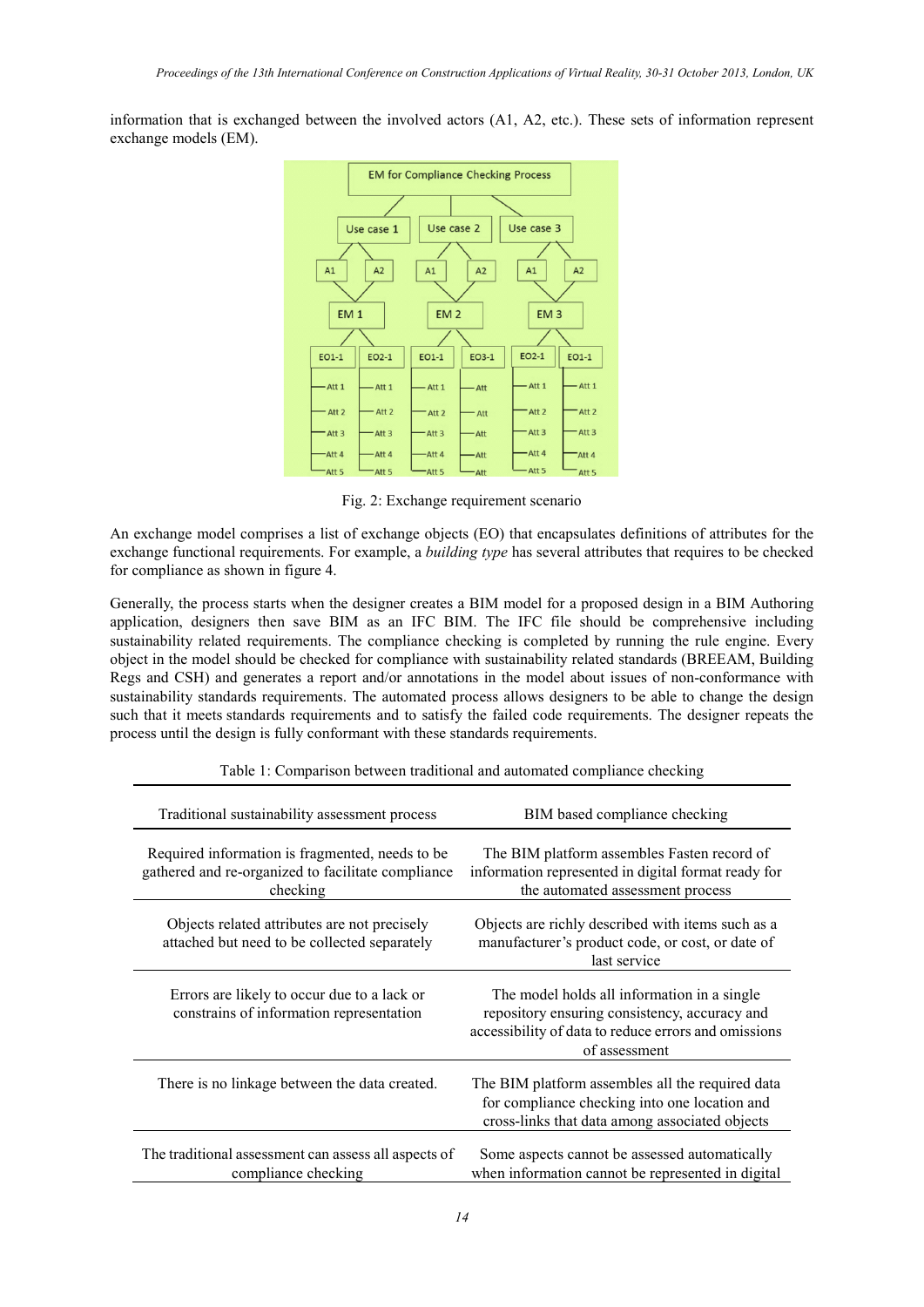|                                                                                                                                               | logical format                                                                                                |
|-----------------------------------------------------------------------------------------------------------------------------------------------|---------------------------------------------------------------------------------------------------------------|
| The assessor or compliance checker required to be<br>an expert with wide knowledge of both assessment<br>process and regulations requirements | The assessment can be conducted with a person<br>with fair knowledge of the assessment process                |
| Time consuming process                                                                                                                        | Faster and more effective processes information is<br>more easily shared, it can be value-added and<br>reused |
| Required hard human based efforts                                                                                                             | Automatic compliance check relies on rule engine<br>process                                                   |
| The assessment depends on available information<br>and assessors experience                                                                   | Depends on the information embedded within<br><b>BIM</b> model                                                |
| Assessment Data is fragmented over the life cycle<br>of the project                                                                           | BIM model supports data over the complete<br>project lifecycle from conception to demolition                  |
| The compliance check conducted after completion<br>of the project                                                                             | Can be conducted numerous times during the<br>project stages for a better design                              |
| Human based documentation exposed to errors<br>and omissions                                                                                  | Better production of quality documentation,<br>output is flexible and exploits automation                     |
| Predictable assessment cost could not be reliable                                                                                             | Controlled predictable compliance checking cost                                                               |
| Any change of the design for better performance is<br>time consuming and require further investment                                           | Achieve optimized design that complies with<br>standards and best practice.                                   |
| Decreased implementation with the emergence of                                                                                                | Ultimately, a more effective and competitive                                                                  |
| new technologies                                                                                                                              | industry                                                                                                      |

## **3.2 Extracting Compliance Requirements from Regulatory Documents**

To define the main objects and their related attributes that are required to be checked for compliance, RASE methodology (Hjelseth and Nisbet 2010) has been utilized. The main objective of utilizing RASE is to convert text representation of compliance requirements from standards and best practices into complied coded rules. The principle behind the RASE concept is to add meta-data to human reading regulation documents. This is done using a mark-up based on the four operators; requirement (R), applicabilities (A), selection (S) and exceptions (E). See figure 3 (Hjelseth and Nisbet 2011). By deploying this method, the data requirements and the logical relationship between these requirements have been extracted by using the RASE tags. The assessment criteria have been imported into a software tool "Require 1" from AEC3 (Hjelseth and Nisbet 2010) and the data requirements have been fully extracted from the issues in the documents. This has enabled the required information for each issue to be summarized. Some text has been reformatted to facilitate this extraction. This is only required in a few issues where information is nested in a way that prevented the easy extraction of information. However, the vast majority of issues do not require any reformatting.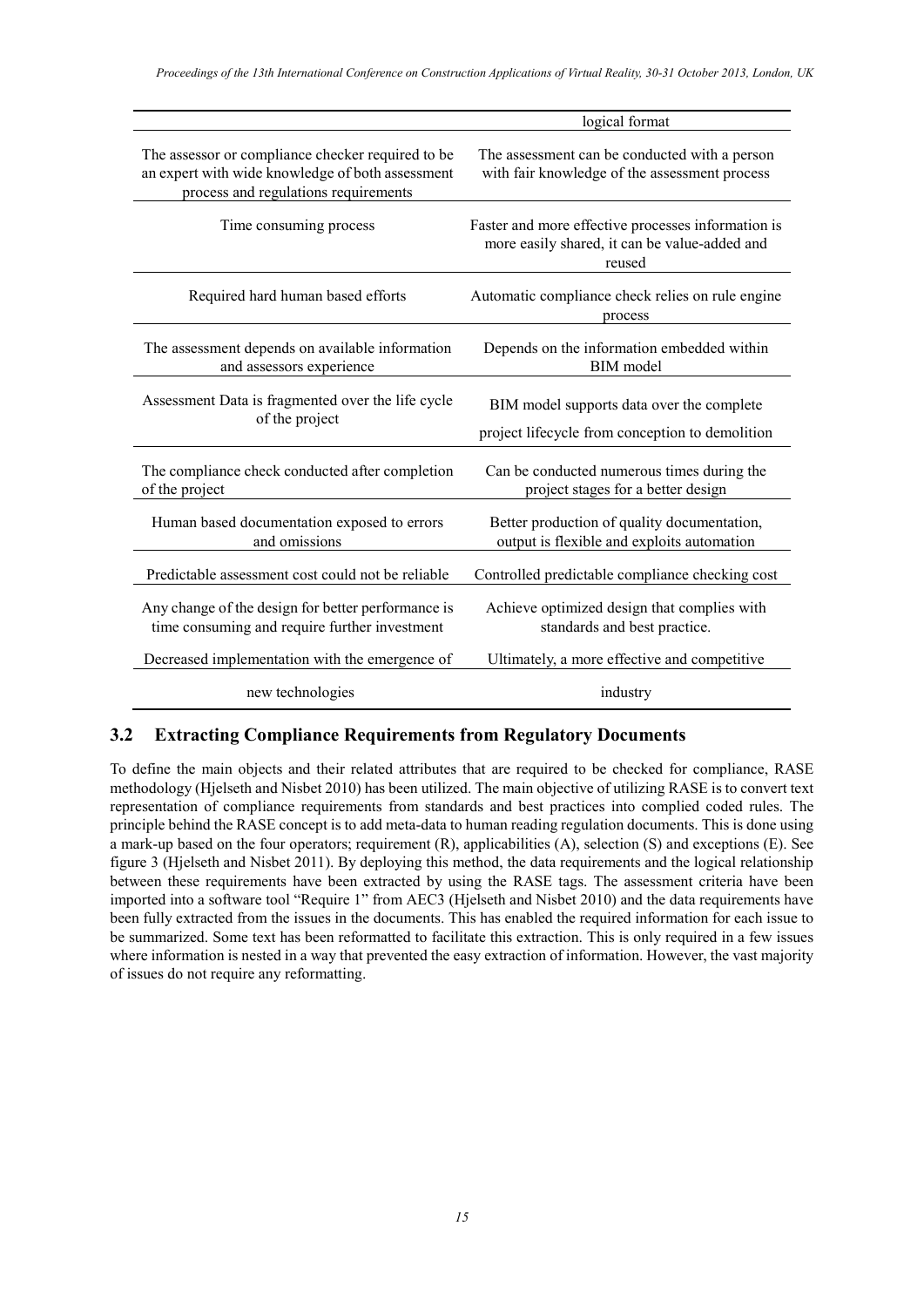

80% of the working plane in each kitchen, living room, dining room and study (including any room designated as a home office under Ene 9 Home Office) must receive direct light from the sky 1credit



#### **3.3 IFC for Compliance Checking Requirements**

Generally, most of the compliance checking developments utilizes Industry Foundation Classes (IFC) to facilitate data exchange. IFC is the data developed by buildingSMART to facilitate data sharing between different applications for better interoperability (Fazio, He et al. 2007). It is registered by the ISO (International Organization for Standardization) and is currently known as the mainstream standard for BIM (Vanlande, Nicolle et al. 2008). IFC Standard is a complex data standard. It covers nine domains of information such as Building control, structural elements, HVAC, etc. (Eastman 2006). The data structure is based on 3D geometric models and object oriented specification. In spite of its complexity, IFC has efficiently supported software applications for more than 20 venders (Zhiliang, Zhenhua et al. 2011). While the richness of information offered by IFC is evident, there are still tremendous challenges in getting comprehensive representation of performance-specific information ready for extraction for direct compliance checking. By deploying RASE methodology, a list of data requirement for compliance checking has been summarized to append possible enhancement for the IFC. The inference of RASE implementation outlined the terms that occur within the regulation documents. This implementation expedite mapping between the regulation terminology and the terminology that the IFCs perform. Figure 4 shows an example of this. In this figure, the solid arrows represent mappings within the context and the dotted arrows show mappings that the dictionary makes between the terminology used in the regulations and the IFCs. In Figure 4 the object *Building* and its two properties *UsedForFlammableStorage* and *is ShellOnly* that are extracted from the meta-data are added to the BREEAM regulations. These are mapped by our dictionary to their counterparts in the IFC model. "Building" is mapped to *IFCBuilding*; *UsedForFlammableStorage* is mapping to a *FlammableStorage* data item within the *PSET*\_*SpaceFireSafetyRequirements* property-set of an *IFCBuilding*; and *is ShelOnlyl* does not map directly to data within IFCs so it is mapped to a newly added data item within our IFC extensions.



Fig. 4: Mapping Between IFC and BREEAM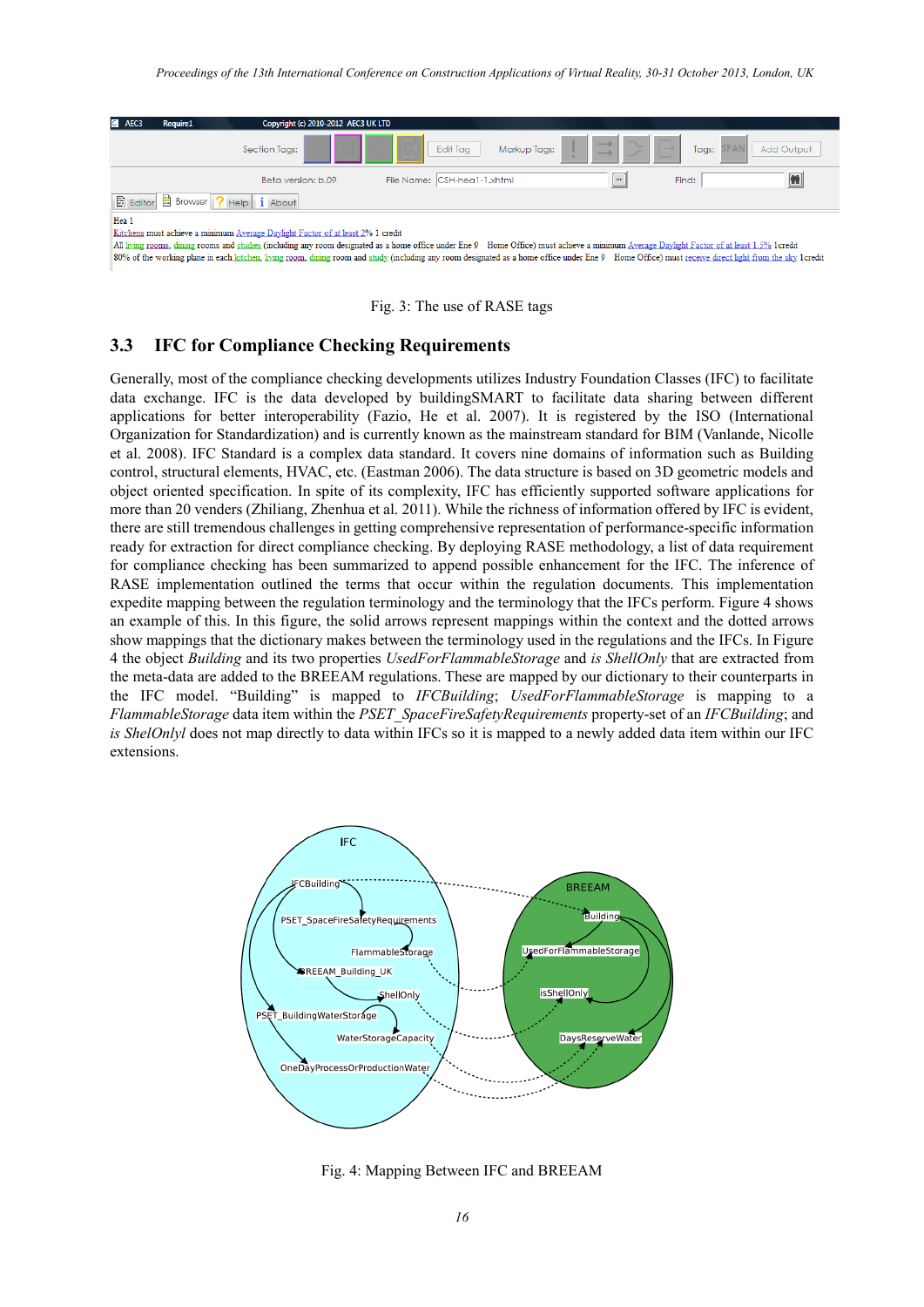# **3.4 Rule Execution Process**

Since there is no satisfactory traditional programming approach to execute the requirement for sustainability compliance checking automation, the decision has been made to use a rule engine, The choice of the rule engine is based on several factors; for example, it must meet the requirements for the executable rules and also the rule engine must be open source and commonly used for similar approaches. Therefore, DROOLS rule engine has been utilised. DROOLS possess interesting features that allows the possible addition of incremental compliance checking features. For successful implementation of the process, it is critical that a checking model is designed with the proper data interface to the rule engine. The mapping process verifies that every set of data occurs within the BIM model/IFC file has a separate, equivalent set of rules within the rule engine system. This is shown in figure 5.



Fig. 5: Rule engine

In order for the DROOLS rule engine to process the meta-data that has been added as RASE to the regulations documents, the RASE tags have been converted into a format understandable by the rule engine, namely DRL (DROOLS Rule Language). This is done by using a rule compiler to apply the logical expansion shown in Figure 6 to the RASE tags that have been applied to the rule (Hjelseth and Nisbet 2010). The DRL is then converted by DROOLS into executable code. New sets of rules can be added to the system with no effect on the existing rules. This, in short, means that in order for a rule to be passed as true at least one of the following must occur:

- The rule is NOT applicable at least one of the applicabilities  $(A1, A2 ...)$  is not met.
- The rule meets one of its exception criteria (E1 or E2 are true).
- The rule fails to meet all of its selection criteria (S1 and S2 are both false)
- All requirements within the rule are met (R1, R2 and R3 are true)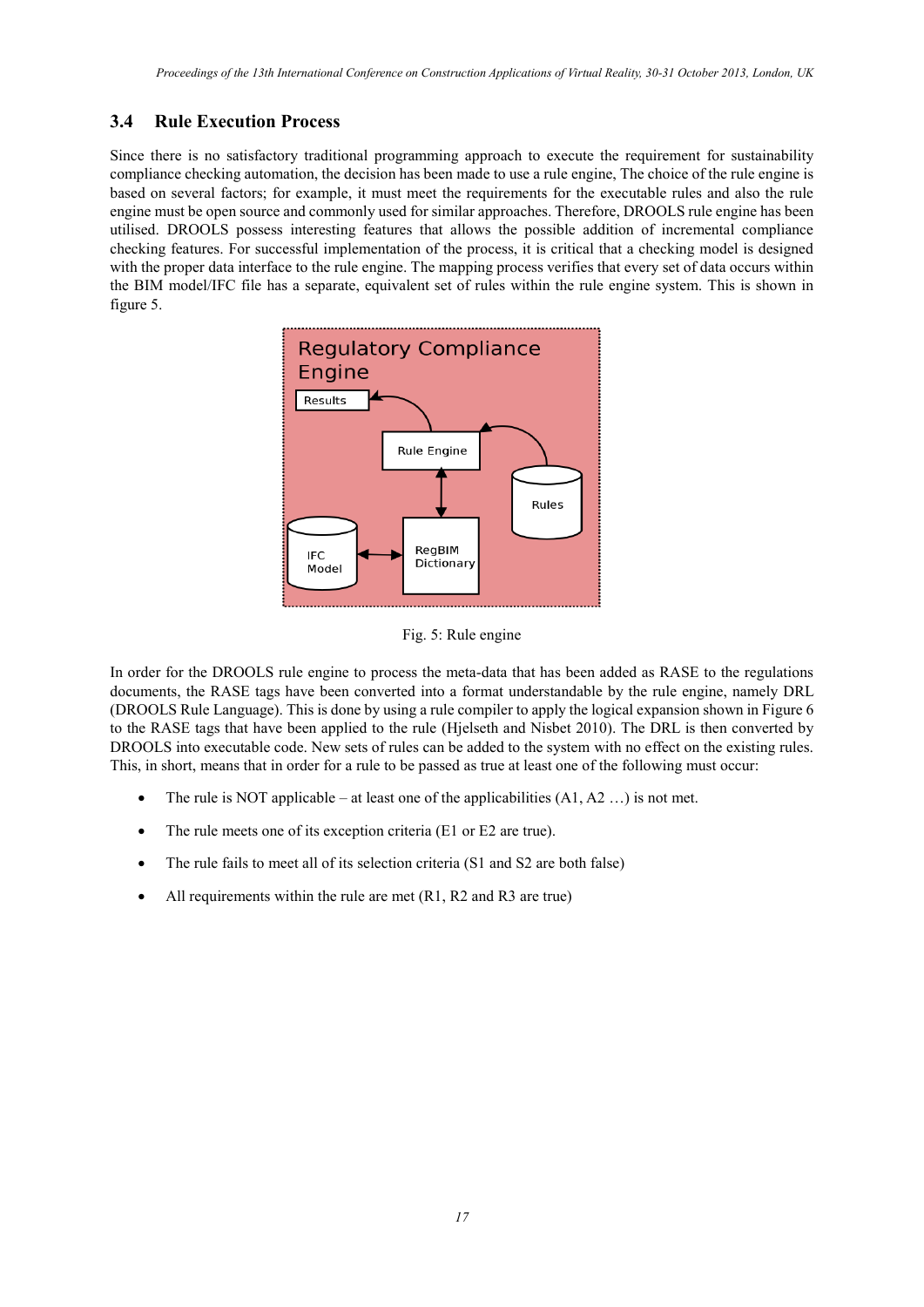

Fig. 6: RASE Logical Expansion

Figure 7 shows a sample clause and the DRL produced by running this clause through the compiler. Examining the clause, we can see that the clause is verifying if the principal contractor has a suitable score from the considerate construction scheme. This clause has one application: that the rule only applies to contractors that are the "principal" contractor and two requirements: that the CCS (Considerate Constructors Scheme) score is greater than 24 and that it is less than 31.5. The DRL shown illustrates that the rule will loop through all contractors that meet the application defined in the clause and check that the CCS score is within the defined limits.

```
Where the principal contractor achieves compliance with the criteria of a compliant scheme, CCS score between 24 and 31.5
rule BREEAM MAN2 1-1
when
         forall ($contractor: Contractor(type=='principal')
                   Contractor( this==$contractor, ccs score >= 24 , ccs score <= 31.5)
         \lambdathen
         results.pass("BREEAM MAN2 1-1");
end
```
Fig. **7**: An example RASE clause and its translation into DRL

Internally within the rule engine the DRL rules that make the decisions use data stored in a standard object model. In figure 8 we have one object, *Contractor,* which has two properties, *type,* and *ccs\_score.* It is important to notice these names are taken directly from the RASE meta-data to form its rules.

## **4. VALIDATION**

Initial trials of the system have taken place and the results have proved very promising. Two case study issues have been tested; ECO5 from Code for Sustainable Homes and MAN2 from BREEAM. ECO5 tests development sites' protection of ecological features and MAN2 tests whether construction sites are managed in an environmentally and socially responsible and accountable manner. To validate both of these issues, a test IFC dataset has been used and the compile rules have been executed by the rule engine and checked by an expert to ensure the results are correct.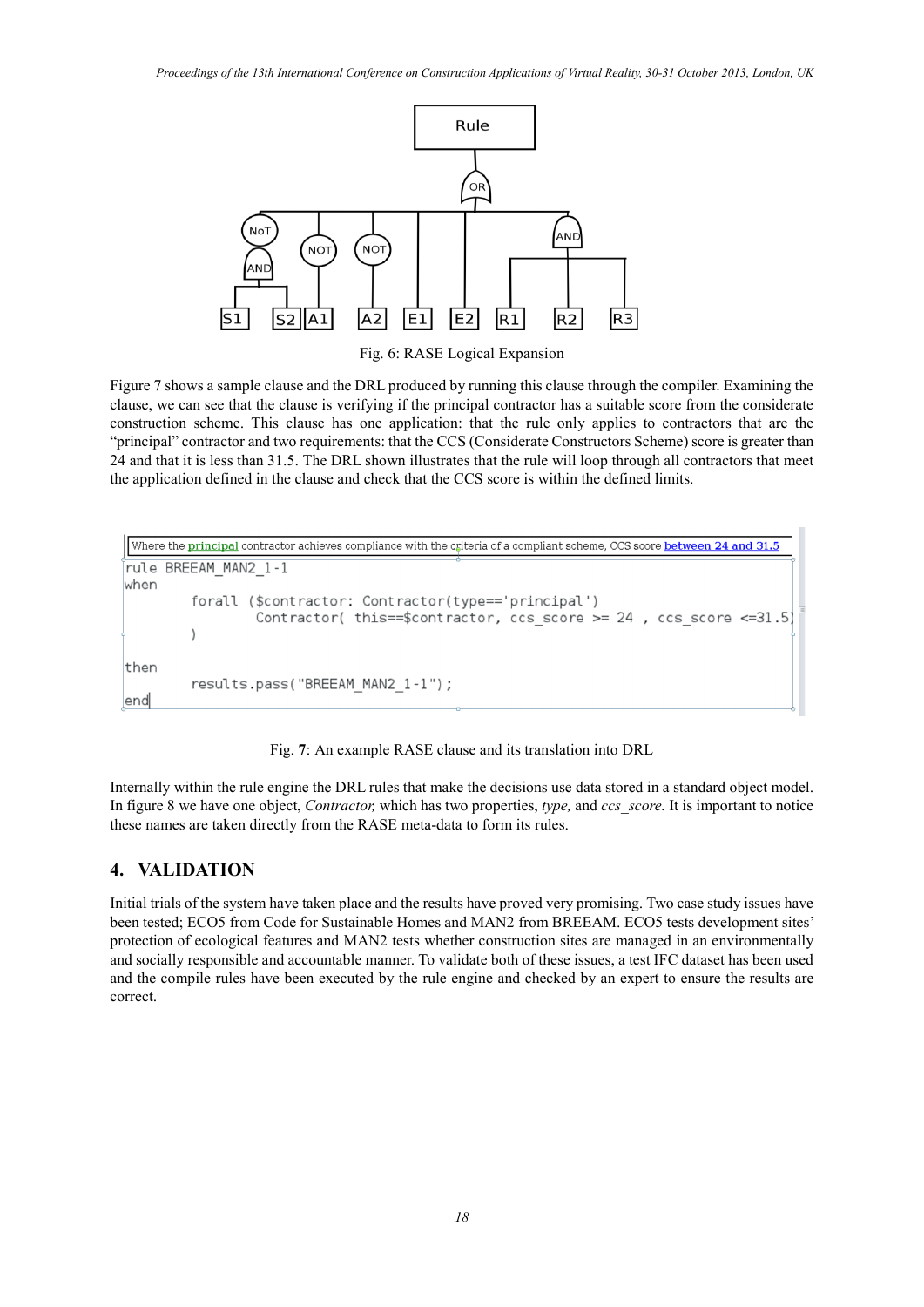

Fig. 8: Visualised Output from Eco5

Figure 8 shows the visualised and raw results from one of the Eco5 tests. We can see from this example that the rule is structured as a single OR with 6 possible options. Two of these options have been passed, meaning that the result is true. The raw result output also shows that credits have also been awarded for each of the options that have been passed. It should be noted that the credits are awarded twice for Eco5, this is because two of the options have passed when only one was required, the post processing, however, understands this possibility and only considers the highest value awarded.



Fig. 9: Visualised Output from Man2

Figure 9 shows an equivalent set of results for the more complex Man2 issue. This issue has a more deeply nested structure of requirements, a large number of which are not applicable in this example. In this particular example, the only particular branch that is applicable is *output-0-0-1*. This is an OR choice between two options in which one fails and the other passes, meaning the regulation itself is true. Once again the raw output shows that credits have been awarded for the pass result.

#### **5. CONCLUSION**

This paper introduces a new approach for automated sustainability compliance checking. In contrast, current environmental assessment practice is lacking automatic synchronisation of the domain and rich semantic modelling. It is limited to the simpler querying of the manually maintained model. The rule based compliance checking approach relies on converting standards and best practices into complied coded rules by using a modification of the RASE methodology. This methodology allows the rules to be generated rapidly and extracts the need for manipulation of the compiled rules themselves. This is a critical issue that allows the rules to be in a form understandable by construction domain specialists without needing to understand the industry data file formats or even how the underlying rule engine will work.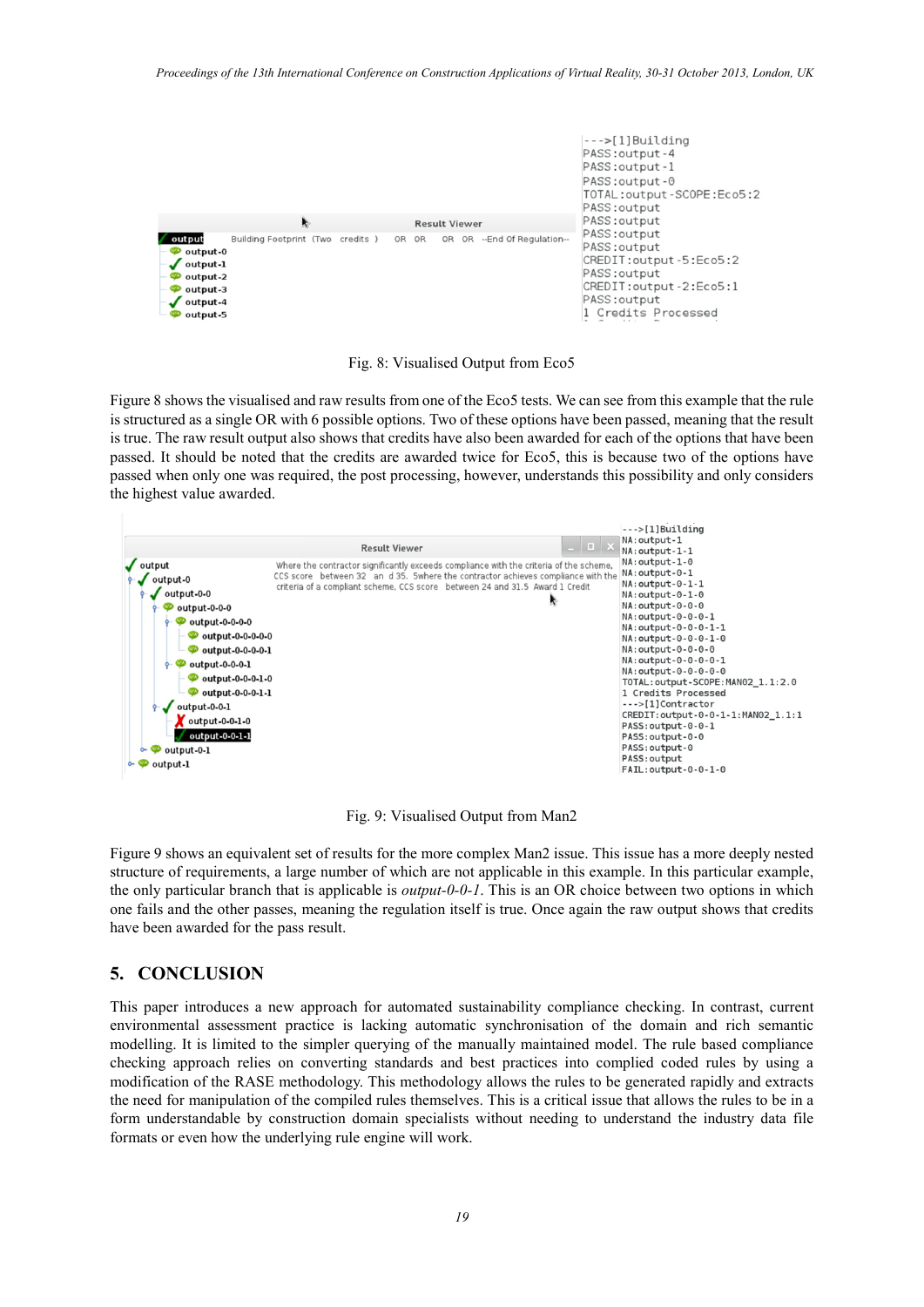On this research, a general overview on sustainability related information available in IFC standard is summarised and a list of data requirements is defined in order to be added to the IFC specification and this will be contributed back to BuildingSmart (the standardisation body for the IFCs) in the form of an extension proposal covering regulatory compliance. While our initial work has focused on the development of a regulatory compliance system for the AEC sector, it is anticipated that our approach is generalizable to many other related industries. However, when adapting the approach modifications may need to be made to the meta-data used to support specific ways in which a particular industry operates. This will be similar to the modifications made to adapt RASE in Section 5.1 to support the balanced-scorecard regulations common in the AEC sector.

Finally, for the validation process, this paper gives preliminary results for two examples of compliance checking on issues extracted from BREEAM and CSH. In future studies, the development will be implemented on a real case study to conduct a comparison between the manual approach and rule based approach for compliance checking. Also, it is promising that the system will be expanded to be integrated closely with an industry standard design package to enable dynamic requirement checking as a designer designs their building.

#### <span id="page-9-0"></span>**6. REFERENCES**

Biswas, T. and R. K. Tsung-Hsien Wang (2008). "Integrating sustainable building rating systems with building information models."

Dawood, S., R. Lord, et al. (2009). Development of a visual whole life-cycle energy assessment framework for built environment. *Simulation Conference (WSC), Proceedings of the 2009 Winter, IEEE*.

Eastman, C. (2006). "IFC overview." Chuck Eastman.

Eastman, C., J.-m. Lee, et al. (2009). "Automatic rule-based checking of building designs." *Automation in Construction* 18(8): 1011-1033.

Everett, R., G. Boyle, et al. (2012). Energy systems and sustainability: power for a sustainable future, Oxford Univerity Press.

Fazio, P., H. He, et al. (2007). "IFC-based framework for evaluating total performance of building envelopes." Journal of architectural engineering 13(1): 44-53.

Global, B. (2008). "BRE Environment & Sustainability Standard (BES 5055: ISSUE 3.0)." BREEAM Offices

Hjelseth, E. and N. Nisbet (2010). Exploring semantic based model checking*. Proceedings of the 2010 27th CIB W78 International Conference.*

Hjelseth, E. and N. Nisbet (2011). Capturing normative constraints by use of the semantic mark-up (RASE) methodology. *CIB W78 2011 28th International Conference-Applications of IT in the AEC Industry.*

Kibert, C. J. (2008). Sustainable construction: green building design and delivery, wiley.

Lee, W. and J. Burnett (2008). "Benchmarking energy use assessment of HK-BEAM, BREEAM and LEED." Building and Environment 43(11): 1882-1891.

McManus, A., M. Gaterell, et al. (2010). "The potential of the Code for Sustainable Homes to deliver genuine 'sustainable energy'in the UK social housing sector." Energy Policy 38(4): 2013-2019.

Nguyen, T.-H. and E. Asa (2006). Integrating building code compliance checking into a 3D CAD system. Proc. of Joint International Conference on Computing and Decision Making in Civil and Building Engineering.

Pauwels, P., D. Van Deursen, et al. (2011). "A semantic rule checking environment for building performance checking." *Automation in Construction* 20(5): 506-518.

Regulation, U. B. (2010). Building and Buildings, England and Wales, [http://www.legislation.gov.uk/uksi/2010/2214/contents/made.](http://www.legislation.gov.uk/uksi/2010/2214/contents/made) No. 2214.

Salama, D. and N. El-Gohary (2011). Semantic modeling for automated compliance checking. Proc., 2011 ASCE Intl. Workshop on Comput. in Civ. Eng.